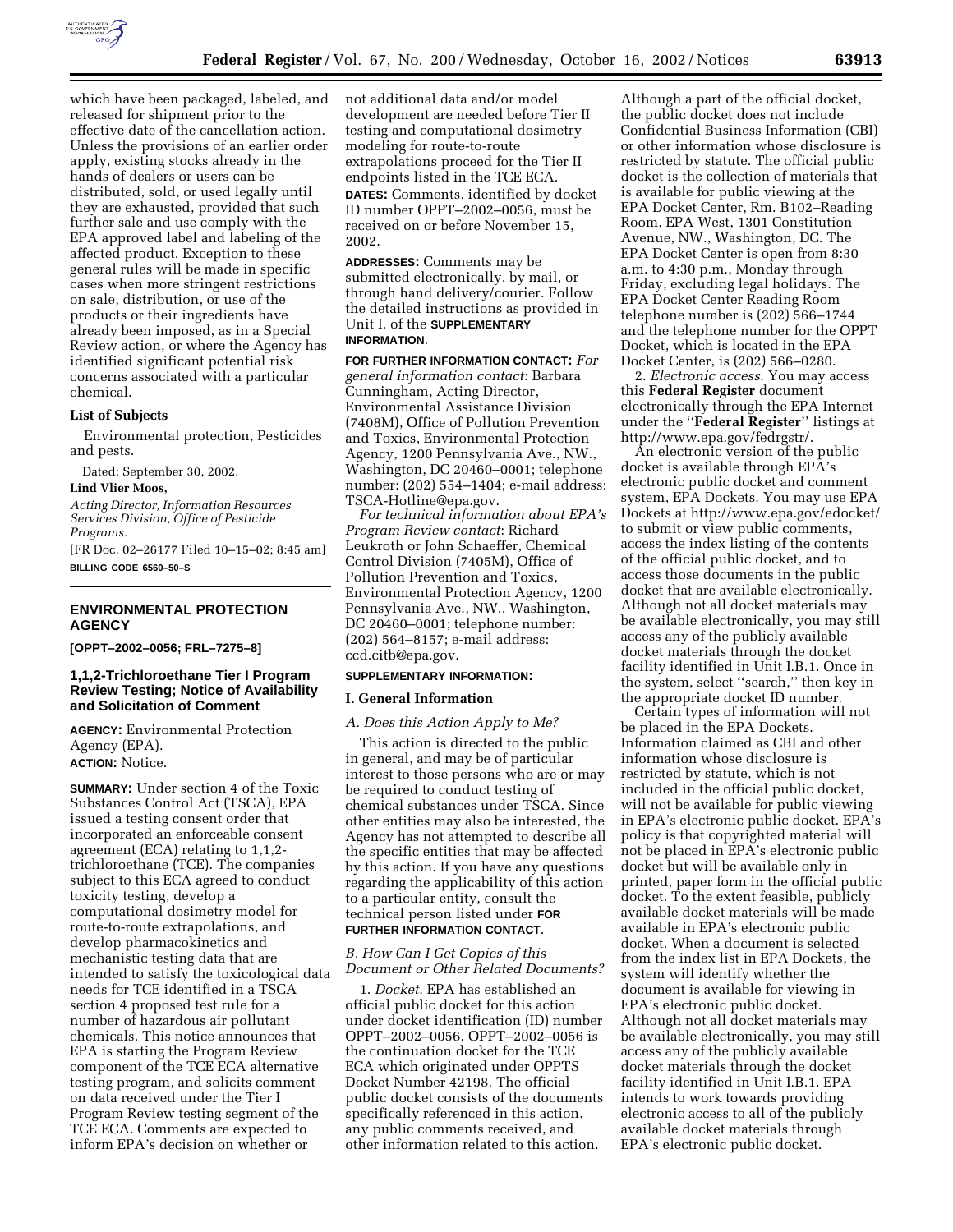For public commenters, it is important to note that EPA's policy is that public comments, whether submitted electronically or in paper, will be made available for public viewing in EPA's electronic public docket as EPA receives them and without change, unless the comment contains copyrighted material, CBI, or other information for which disclosure is restricted by statute. When EPA identifies a comment containing copyrighted material, EPA will provide a reference to that material in the version of the comment that is placed in EPA's electronic public docket. The entire printed comment, including the copyrighted material, will be available in the public docket.

Public comments submitted on computer disks that are mailed or delivered to the docket will be transferred to EPA's electronic public docket. Public comments that are mailed or delivered to the docket will be scanned and placed in EPA's electronic public docket. Where practical, physical objects will be photographed, and the photograph will be placed in EPA's electronic public docket along with a brief description written by the docket staff.

# *C. How and To Whom Do I Submit Comments?*

You may submit comments electronically, by mail, or through hand delivery/courier. To ensure proper receipt by EPA, identify the appropriate docket ID number in the subject line on the first page of your comment. Please ensure that your comments are submitted within the specified comment period. Comments received after the close of the comment period will be marked ''late.'' EPA is not required to consider these late comments. If you wish to submit CBI or information that is otherwise protected by statute, please follow the instructions in Unit I.D. Do not use EPA Dockets or e-mail to submit CBI or information protected by statute.

1. *Electronically*. If you submit an electronic comment as prescribed in this unit, EPA recommends that you include your name, mailing address, and an email address or other contact information in the body of your comment. Also include this contact information on the outside of any disk or CD ROM you submit, and in any cover letter accompanying the disk or CD ROM. This ensures that you can be identified as the submitter of the comment and allows EPA to contact you in case EPA cannot read your comment due to technical difficulties or needs further information on the substance of your comment. EPA's policy is that EPA

will not edit your comment, and any identifying or contact information provided in the body of a comment will be included as part of the comment that is placed in the official public docket, and made available in EPA's electronic public docket. If EPA cannot read your comment due to technical difficulties and cannot contact you for clarification, EPA may not be able to consider your comment.

i. *EPA Dockets*. Your use of EPA's electronic public docket to submit comments to EPA electronically is EPA's preferred method for receiving comments. Go directly to EPA Dockets at http://www.epa.gov/edocket, and follow the online instructions for submitting comments. Once in the system, select ''search,'' and then key in docket ID number OPPT–2002–0056. The system is an ''anonymous access'' system, which means EPA will not know your identity, e-mail address, or other contact information unless you provide it in the body of your comment.

ii. *E-mail*. Comments may be sent by e-mail to oppt.ncic@epa.gov, Attention: Docket ID Number OPPT–2002–0056. In contrast to EPA's electronic public docket, EPA's e-mail system is not an ''anonymous access'' system. If you send an e-mail comment directly to the docket without going through EPA's electronic public docket, EPA's e-mail system automatically captures your email address. E-mail addresses that are automatically captured by EPA's e-mail system are included as part of the comment that is placed in the official public docket, and made available in EPA's electronic public docket.

iii. *Disk or CD ROM*. You may submit comments on a disk or CD ROM that you mail to the mailing address identified in Unit I.C.2. The disk or CD must be labeled: Attention: Docket ID Number OPPT-2002-0056. These electronic submissions will be accepted in WordPerfect or ASCII file format. Avoid the use of special characters and any form of encryption.

2. *By mail*. Send your comments to: Document Control Office (7407M), Office of Pollution Prevention and Toxics (OPPT), Attention: Docket ID Number OPPT-2002-0056, Environmental Protection Agency, 1200 Pennsylvania Ave., NW., Washington, DC 20460–0001.

3. *By hand delivery or courier*. Deliver your comments to: OPPT Document Control Office (DCO) in EPA East Building Rm. 6428, 1201 Constitution Ave., NW., Washington, DC. Attention: Docket ID Number OPPT–2002–0056. The DCO is open from 8 a.m. to 4 p.m., Monday through Friday, excluding legal holidays. The telephone number for the DCO is (202) 564–8930.

*D. How Should I Submit CBI to the Agency?* 

Do not submit information that you consider to be CBI electronically through EPA's electronic public docket or by e-mail. You may claim information that you submit to EPA as CBI by marking any part or all of that information as CBI (if you submit CBI on disk or CD ROM, mark the outside of the disk or CD ROM as CBI and then identify electronically within the disk or CD ROM the specific information that is CBI). Information so marked will not be disclosed except in accordance with procedures set forth in 40 CFR part 2.

In addition to one complete version of the comment that includes any information claimed as CBI, a copy of the comment that does not contain the information claimed as CBI must be submitted for inclusion in the public docket and EPA's electronic public docket. If you submit the copy that does not contain CBI on disk or CD ROM, mark the outside of the disk or CD ROM clearly that it does not contain CBI. Information not marked as CBI will be included in the public docket and EPA's electronic public docket without prior notice. If you have any questions about CBI or the procedures for claiming CBI, please consult the person listed under **FOR FURTHER INFORMATION CONTACT**.

# *E. What Should I Consider as I Prepare My Comments for EPA?*

EPA invites interested parties to provide views on the Companies' Tier I Program Review testing reports titled: ''Pharmacokinetics of 1,1,2- Trichloroethane in Rats and Mice'' and ''Physiologically Based Pharmacokinetic Model Development, Simulations, and Sensitivity Analysis for Repeated Exposure to 1,1,2-Trichloroethane.'' These reports describe a dosimetry model for route-to-route extrapolation and development of pharmacokinetics and mechanistic testing data (PK/MECH data) that will support the use of this model for quantitative route-to-route extrapolations specific to endpoints listed under Tier II of the TCE ECA. The model and PK/MECH data described in these reports, if deemed acceptable to EPA, will be applied to support the TCE ECA Tier II testing and computational dosimetry model extrapolation reporting called for under Tier II of the TCE ECA. EPA is interested in comments on the PK/MECH data, the TCE computational dosimetry model for route-to-route extrapolation, and the utility of resulting derived computational data from the TCE dosimetry model that will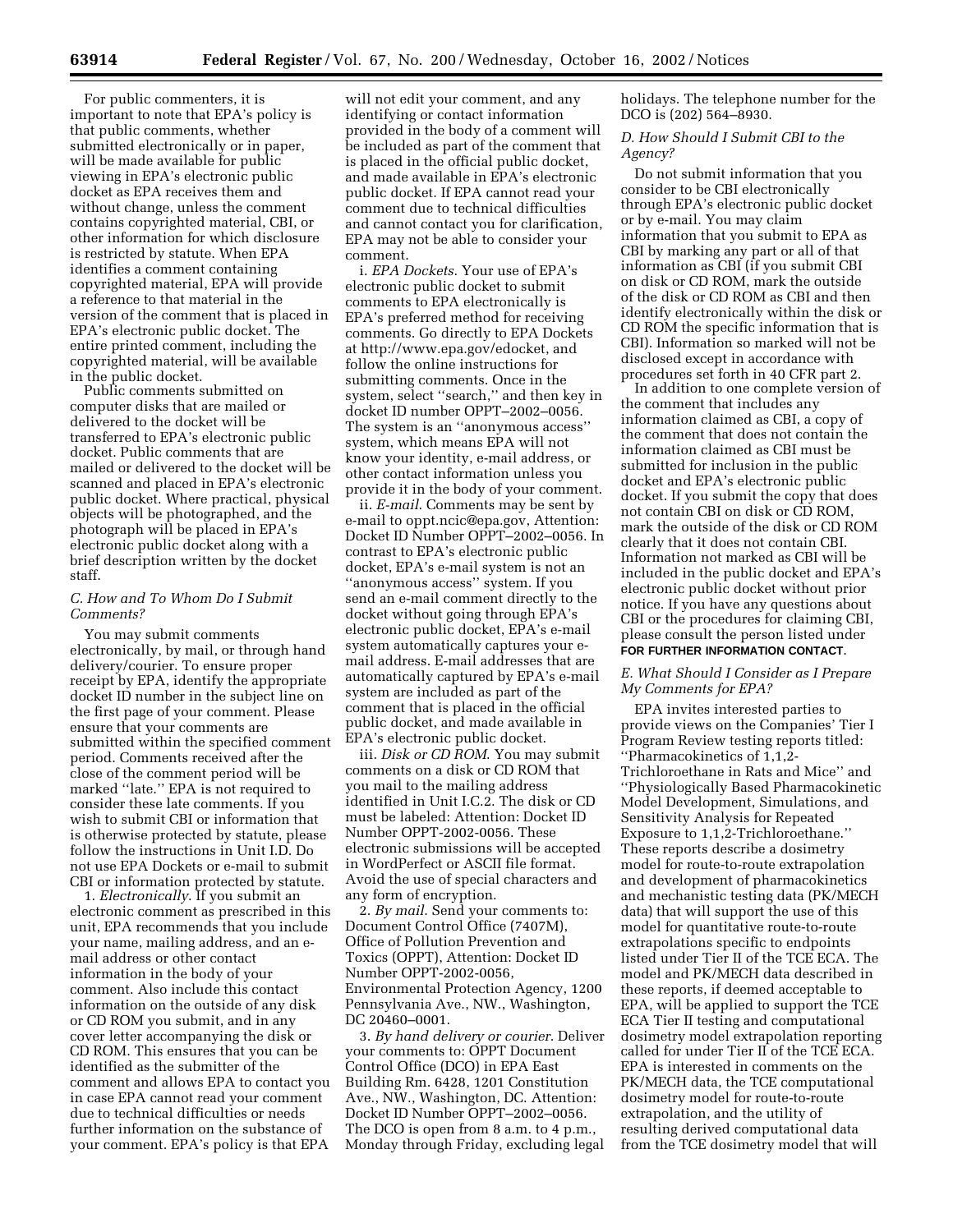be developed under Tier II of the TCE ECA. Additionally, EPA is interested in receipt of any data or information for the Agency to consider during development of EPA's Program Review of the TCE ECA alternative testing program with regard to approaches not considered as well as potential impacts of the various options (including possible unintended consequences). You may find the following suggestions helpful in preparing your comments:

1. Explain your views as clearly as possible.

2. Describe any assumptions that you used.

3. Provide copies of any technical information and/or data you used that support your views.

4. If you estimate potential burden or costs, explain how you arrived at the estimate that you provide.

5. Provide specific examples to illustrate your concerns.

6. Offer alternative ways to improve the science.

7. Make sure to submit your comments by the deadline in this notice.

8. To ensure proper receipt by EPA, be sure to identify the docket ID number assigned to this action in the subject line on the first page of your response. You may also provide the name, date, and **Federal Register** citation.

# **II. Background**

## *A. Why is EPA Requiring Health Effects Testing on TCE?*

EPA proposed health effects testing under TSCA section 4(a) for a number of hazardous air pollutants (''HAPs'' or ''HAP chemicals''), including TCE in the **Federal Register** of June 26, 1996 (61 FR 33178) (FRL–4869–1), as amended in the **Federal Register** of December 24, 1997 (62 FR 67466) (FRL–5742–2), and April 21, 1998 (63 FR 19694) (FRL– 5780–6). EPA's primary use of the data from this testing activity will be to implement several provisions of section 112 of the Clean Air Act (CAA), including determining residual risks (e.g., assessing risks remaining after imposition of technology-based emission standards (maximum achievable control technology or ''MACT'' standards)), estimating risks associated with accidental chemical releases, and determining whether or not subject chemicals should be removed (''delisted'') from the CAA section 112(b) HAPs list. Other important uses of the data obtained via this testing activity will be to: (1) Help in better informing communities and citizens about chemical hazards in their own localities; (2) assist state and local

permitting authorities with establishing appropriate standards within their programs; and (3) help other EPA Program Offices and other Federal agencies (e.g., the Agency for Toxic Substances and Disease Registry (ATSDR), the National Institute for Occupational Safety and Health (NIOSH), the Occupational Safety and Health Administration (OSHA), and the Consumer Product Safety Commission (CPSC)) in assessing chemical risks and taking appropriate action(s) within their own programs and under the Federal statutes that they administer.

# *B. How is EPA Obtaining Health Effects Testing on TCE?*

In the proposed HAPs test rule, as amended, EPA identified the following testing needs for TCE: Acute toxicity, subchronic toxicity, developmental toxicity, reproductive toxicity, neurotoxicity, carcinogenicity, *in vivo* cytogenetics, and immunotoxicity to be conducted by the inhalation route of exposure.

EPA also invited the submission of proposals regarding the performance of pharmacokinetics studies which would permit extrapolation from oral data to predict risk from inhalation exposure. Such proposals could provide the scientific basis for alternative testing to the testing proposed and form the basis for developing needed HAPs data via ECAs (61 FR 33178, June 26, 1996; 62 FR 67466, December 24, 1997). EPA uses ECAs to accomplish testing where a consensus is reached concerning the need for and scope of testing. The procedures for ECA negotiations are described at 40 CFR 790.22(b).

In response to EPA's request for ECA proposals, the Dow Chemical Company; Vulcan Materials Company; Occidental Chemical Corporation; Oxy Vinyls, LP; Georgia Gulf Corporation; Westlake Chemical Corporation; PPG Industries, Inc.; Borden Chemicals and Plastics Operating Limited Partnership; and Formosa Plastics Corporation, U.S.A. (''the Companies''), under the auspices of the HAP Task Force, submitted a proposal for alternative testing of TCE that included physiologically based pharmacokinetics (PBPK) and model development to support route-to-route extrapolation of extant studies acceptable to EPA and new testing to be conducted by the oral route (Ref. 1). On December 19, 1997, EPA announced the initiation of ECA discussions to develop an acceptable alternative testing program for TCE and solicited the involvement of interested parties (62 FR 66628) (FRL–5632–2). These discussions resulted in an ECA for TCE which was announced in the **Federal** 

**Register** of June 15, 2000 (65 FR 37550) (FRL–6494–5). Under the TCE ECA alternative testing program (Ref. 2), these HAPs data needs are being addressed via an informed testing program that utilizes, wherever possible, extant data from acceptable studies performed by routes other than inhalation, testing by inhalation and the oral route, and development of PK/ MECH data to support a computational dosimetry model to perform route-toroute extrapolations. The official public docket for the development of the TCE ECA is established under docket control number OPPTS–42198B, while the official public docket for the receipt of data under the TCE ECA is established under docket ID number OPPT–2002– 0056 (which is the continuation of OPPTS–42198B).

# *C. What Testing Does the ECA for TCE Require?*

The TCE ECA alternative testing program has four segments, as follows: Tier I HAPs testing; Tier I Program Review testing; EPA Program Review; and Tier II testing.

1. *Tier I HAPs testing*. This testing consisted of the following endpoint testing, conducted by inhalation exposure, that EPA deemed necessary to meet certain data needs identified in the proposed HAPs test rule: Acute and subchronic toxicity. In addition, EPA determined that existing cytogenicity studies conducted by Mazzulo *et al*. (1986) and Doherty *et al*. (1996) were adequate at this time to characterize the mutagenicity of TCE (Refs. 3 and 4).

2. *Tier I Program Review testing*. Under this segment of the TCE ECA alternative testing program, the test sponsor is to develop a computational dosimetry model, specific to TCE, for rats and mice, validate the model, and verify the model's ability to perform quantitative route-to-route extrapolations.

In addition, the test sponsor is to develop PK/MECH data to support the application of the model for the endpoints listed in Tier II of the TCE ECA. Model development and data from this testing are subject to the EPA Program Review. Specifically, the PK/ MECH data will be applied to support: (1) Oral-to-inhalation extrapolation of existing immunotoxicity data in mice administered TCE via drinking water (Ref. 5); (2) oral-to-inhalation extrapolation of existing oral cancer bioassay data in mice administered TCE via corn oil gavage (Ref. 6); and (3) model simulations to demonstrate validation and verification of computational PBPK models for routeto-route extrapolation in order to